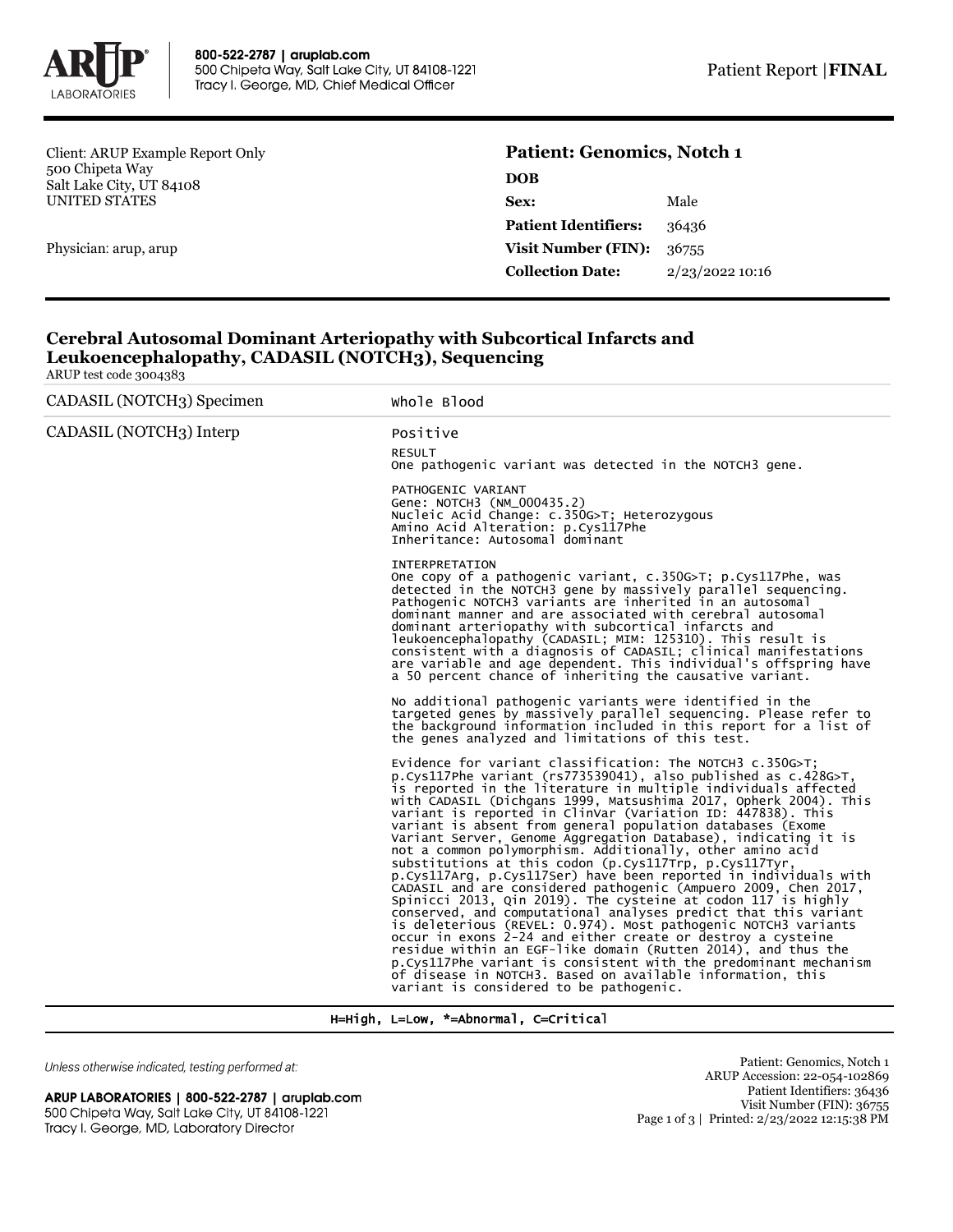

#### RECOMMENDATIONS

Genetic consultation is indicated, including a discussion of medical screening and management. At-risk family members should be offered testing for the identified pathogenic variant (Familial Mutation, Targeted Sequencing, ARUP test code 2001961).

#### **COMMENTS**

Unless otherwise specified, confirmation by Sanger sequencing was not performed for variants with acceptable quality metrics. Likely benign and benign variants are not included in this report.

#### REFERENCES

Ampuero I et al. On the diagnosis of CADASIL. J Alzheimers Dis. 2009;17(4):787-94.

Chen S et al. Clinical features and mutation spectrum in Chinese patients with CADASIL: A multicenter retrospective study. CNS Neurosci Ther. 2017;23(9):707-716.

Dichgans M et al. Quantitative MRI in CADASIL: correlation with disability and cognitive performance. Neurology. 1999;52(7):1361-7.

Matsushima T et al. Genotype-phenotype correlations of cysteine replacement in CADASIL. Neurobiol Aging. 2017;50:169.e7-169.e14.

Opherk C et al. Long-term prognosis and causes of death in CADASIL: a retrospective study in 411 patients. Brain. 2004;127(Pt 11):2533-9.

Qin W et al. Clinical features of 4 novel NOTCH3 mutations of cerebral autosomal dominant arteriopathy with subcortical infarcts and leukoencephalopathy in China. Med Sci Monit Basic Res. 2019;25:199-209.

Rutten JW et al. Interpretation of NOTCH3 mutations in the diagnosis of CADASIL. Expert Rev Mol Diagn. 2014;14(5):593-603.

Spinicci G et al. Unusual clinical presentations in subjects carrying novel NOTCH3 gene mutations. J Stroke Cerebrovasc Dis. 2013;22(4):539-44.

BACKGROUND INFORMATION: Cerebral Autosomal Dominant Arteriopathy with Subcortical Infarcts and Leukoencephalopathy, CADASIL (NOTCH3), Sequencing

CHARACTERISTICS: CADASIL is a condition characterized predominantly by subcortical ischemic events, including transient ischemic attacks (TIAs) and strokes. Other features of this condition include cognitive defects, dementia, migraines, psychiatric and mood disorders, and epilepsy. Age of onset and clinical presentation are highly variable.

PREVALENCE: 2-4 in 100,000; penetrance may be variable.

INHERITANCE: Autosomal dominant.

CAUSE: Pathogenic variants in the NOTCH3 gene.

CLINICAL SENSITIVITY: 95 percent.

GENE TESTED: NOTCH3 (NM\_000435) Exon 1 is not covered by sequencing.

METHODOLOGY: Capture of all coding exons and exon-intron junctions of the targeted gene, followed by massively parallel sequencing. Sanger sequencing performed as necessary to fill in

H=High, L=Low, \*=Abnormal, C=Critical

Unless otherwise indicated, testing performed at:

ARUP LABORATORIES | 800-522-2787 | aruplab.com 500 Chipeta Way, Salt Lake City, UT 84108-1221 Tracy I. George, MD, Laboratory Director

Patient: Genomics, Notch 1 ARUP Accession: 22-054-102869 Patient Identifiers: 36436 Visit Number (FIN): 36755 Page 2 of 3 | Printed: 2/23/2022 12:15:38 PM